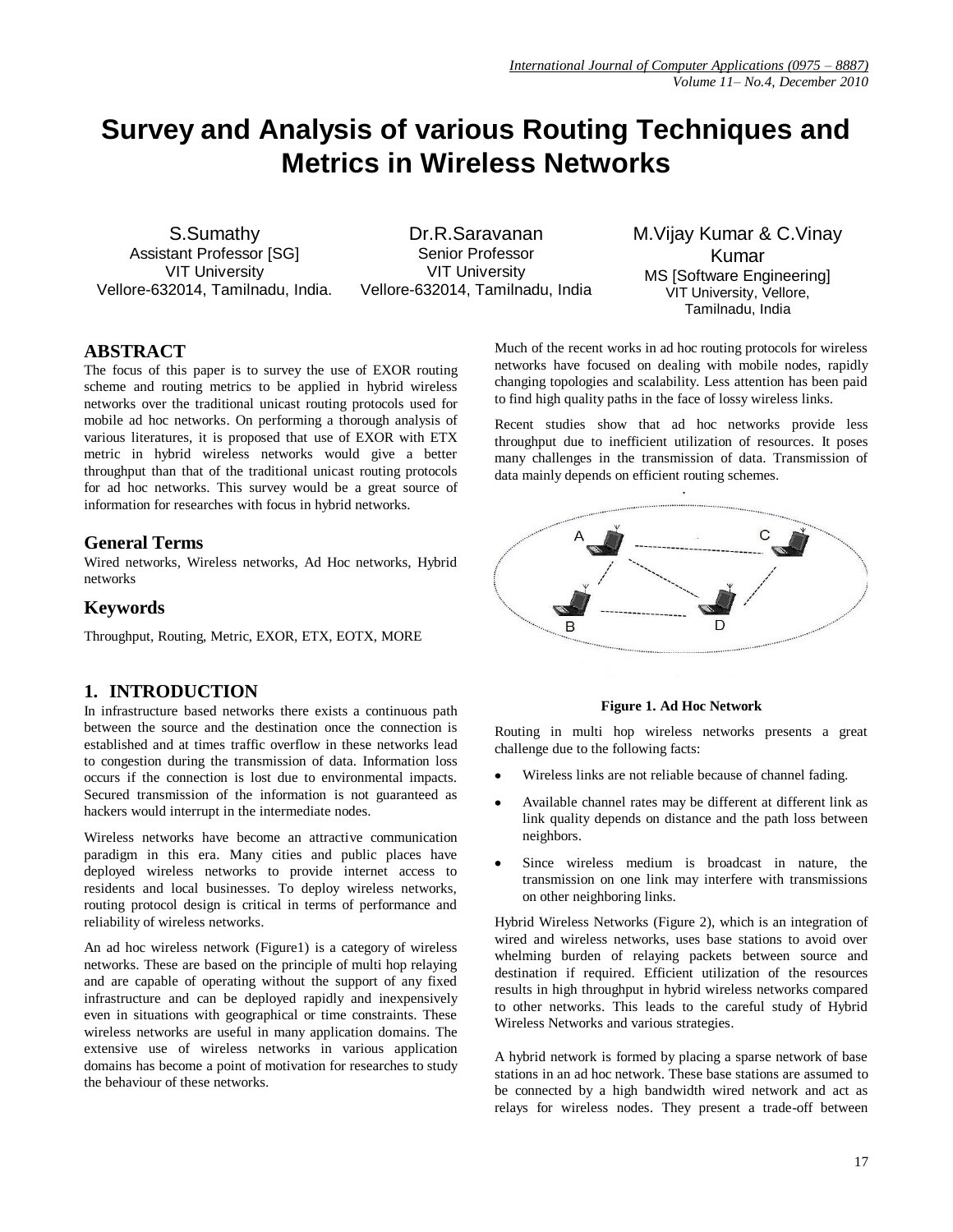traditional cellular networks and pure ad hoc networks in that, data may be forwarded in a multi hop fashion or through the infrastructure.

The proposed solution shall overcome the limitations of routing in wireless networks with base stations (infrastructure) support in ad hoc environment.



**Figure 2. Hybrid Wireless Network**

EXOR routing scheme adaptable in ad hoc network is incorporated to hybrid network with ETX metric. The addition of base stations in hybrid wireless network improves the throughput. ETX is the metric used by EXOR to find the paths with highest throughput. Minimal configuration and quick deployment make them suitable for emergency situations like natural disasters or military conflicts.

## **2. LITERATURE SURVEY**

**2.1** Sanjit Biswas and Robert Morris [5] discuss on ExOR, an integrated routing and MAC protocol. Traditional routing protocols choose the best sequence of nodes between the source and destination in order to forward each packet.

ExOR broadcasts each packet, choosing a receiver to forward only after learning the set of nodes which actually is intended to receive the packet. It ensures that only the best receiver of each packet forwards it, in order to avoid duplication. When a node has a packet to be delivered to the destination, nodes run a protocol to discover and agree on which nodes in the subset would forward the packet during routing. Again, the nodes that receive the second transmission agree on the closest receiver, which broadcasts the packet in turn.

This paper gives two reasons as to why EXOR would provide more throughput than traditional routing. Traditional routing would route all the data through the same intermediate nodes. But using ExOR, each of the source's transmissions is likely to be received by at least one intermediate node. Another reason is that it takes advantages of transmissions that reach unexpectedly far or fall unexpectedly short leading to decrease in delivery probability with distance. ExOR increases the total network capacity as well as individual connection throughput based on the metric.

The challenges faced by the ExOR's design proposed in [5] are,

- The nodes must agree on which subset of them should receive each packet.
- The node "closer" to the ultimate destination should be the one that forwards the packet.
- ExOR must choose only the most useful nodes as forwarders.
- ExOR must avoid simultaneous transmissions by different nodes to minimize collisions.

ExOR operates on batches of packets. All ExOR packets are broadcasts. Source node includes a list of candidate forwarders in each packet, prioritized by the estimated cost to the destination. The EXOR packet format includes Node State, Packet Format, Batch Preparation, Forwarder List, Packet Reception, Scheduling Transmissions and Completion of transmission.



#### **Figure 3. Layered Architecture – EXOR Implementation**

Traditional routing would forward data through some sub sequence of the chain whereas ExOR uses the nodes that are instantly available for routing. This improves performance by taking advantage of long-distance but loss links which would otherwise have been avoided by traditional routing protocols. The forwarders go through the priority list until the destination has 90% of the packets. The remaining packets are transferred with traditional routing. ExOR's acknowledgements prevent unnecessary retransmissions, increasing throughput by nearly 35%.

**2.2** Rahul C. Shah et al [4] compares geographic routing and opportunistic routing. Different opportunistic routing protocols have been proposed. These protocols exploit the redundancy among nodes by using a node that is available for routing at time of packet transmission. This mitigates the effect of varying channel conditions and duty cycling of nodes that make static selection of the routes not feasible. [4] Provides a systematic performance evaluation, taking into account different node densities, channel qualities and traffic rates to identify the cases when opportunistic routing makes sense. The metrics used are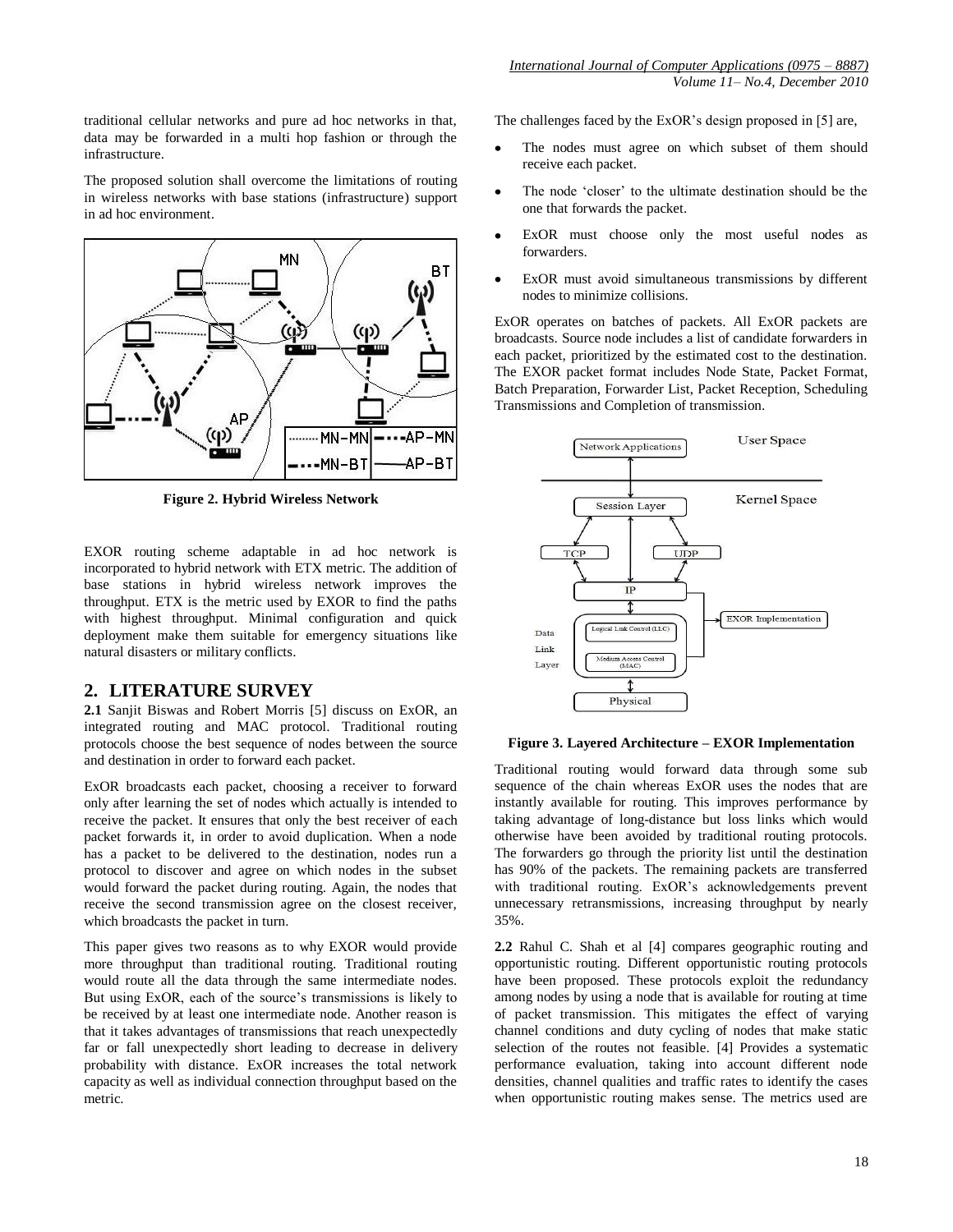power consumption at the nodes, average delay suffered by packets and throughput of the protocol. This paper also addresses optimal operation points for opportunistic routing that minimizes the power consumption at the nodes.

The traditional approach to design routing protocols for sensor networks is to decouple the routing layer from the MAC layer, which results in poor quality paths which have low availability, low reliability and high energy consumption. To alleviate these shortcomings, the concept of OR has been proposed in [4].

The distinguishing characteristic of Geographic routing protocols is the use of node location information to route packets geographically towards the destination by forwarding to a neighbor that is located farthest towards the destination node. The Opportunistic routing protocols extends the idea of geographic routing, and use some node that is awake and available for routing at the time the packet needs to be transmitted which avoids overhead. The way it works is by integrating the network layer and MAC layers so that the network layer passes down a set of candidate forwarders and the MAC layer takes a final decision on which node to use as a forwarder depending on current connectivity.

Greedy forwarding, which is a common part of all geographic protocols, is compared with region based opportunistic routing. The solution results of this compared protocols shows that OR is suitable for higher node densities which gains about 10% improvements in power and 40 % in delay.

**2.3** Kai Zeng et al [3] propose the idea of Opportunistic routing (OR), which deals with unreliable transmissions by exploiting the broadcast nature and spatial diversity of the wireless medium. The performance of OR in multi rate scenario and throughput bound of OR has been analyzed. The concept based on Concurrent Transmitter Sets (CTS) which captures the transmission conflict constraints of OR is proposed.

Traditional routing protocols for multi hop wireless networks followed the concept of routing in wired networks by abstracting the wireless links, and for finding the shortest, least or higher throughput paths between the source and destination. This abstraction resulted in lesser throughput.

When a packet is unicast to a specific next hop node of the sender, all the neighboring nodes in the range of the sender will overhear the packet. It is likely that some of the neighbors may receive the packet correctly when the specified next hop node doesn't receive. The innovative thought was "Can we make use of the successful receptions of this neighboring nodes instead of re transmitting the packets on the specified link to save precious band width and energy?" Inspired by this idea a new routing paradigm called Opportunistic routing has been proposed in [3].

Conservative CTS (CCTS) and Greedy CTS (GCTS) laid the foundation of computing end to end throughput. CCTS is defined as set of transmitters, when all of them are transmitting simultaneously and all links associated with them are still usable. CCTS requires all opportunistic receivers to be interference free for one transmission. This limitation results in lower bound of end to end capacity. So to get maximum end to end throughput, GCTS is used. GCTS is defined as set of transmitters when all of them are transmitted simultaneously, with at least one link associated with each transmitter is usable.

Generally, low rate communication covers a long transmission range while high rate communication covers short range. This rate - distance diversity trade off directly affects the throughput of OR.

[3] Also proposes a rate selection scheme and compares the throughput capacity of multi - rate OR with single-rate OR. A simulation result shows that OR has great potential to improve end-to-end throughput and system operating at multi-rates achieve higher throughput than that operating at any single rate.

**2.4** Yanhua Li et al [8] analyses the type of routing metrics used for selecting the forwarder lists for designing the opportunistic routing scheme and also proposes the STR (Successful Transmission Rate) routing metric and FORLC (Fair Opportunistic Routing with Linear Coding) routing scheme which uses the STR metric and improves network performance, in terms of throughput and the packet transmission cost.

Traditional routing protocols are based on single best path to deliver the packets. Multi – path routing protocol is an improvement to single hop routing protocol by selecting multiple paths to deliver the packets, increasing the delivery ratio and also avoiding the duplication of packets. OR uses multiple paths to deliver the packets without increasing the transmission cost. A node forwards only those packets which haven"t been received by any other high priority node. After transmission, all nodes have to wait for the forwarding of the nodes with higher priority in order. ETX (Expected Transmission Count) is not an optimal metric to choose the forwarder list in opportunistic routing, as it only considers one link with the lowest cost.

Fair opportunistic routing scheme also builds a candidate forwarder set such that all the nodes in it are fair without any priority. The set includes some closer nodes to the destination than the source. MORE (MAC independent Opportunistic Routing and Encoding) is a typical fair opportunistic routing scheme which supports spatial reuse and multi – cast with ETX as the metric to choose the candidate set. The challenge is to achieve lower number of duplicate transmissions between source and destination with higher throughput.

**2.5** Szymon Chachulski [6] presents MORE, a MAC independent Opportunistic routing protocol. MORE randomly mixes packets before forwarding them. This ensures that routers that hear the same transmission do not forward the same packet. It doesn"t need any special scheduler to coordinate routers and can run directly on top of 802.11. It also proposes EOTX routing metric which minimizes the number of opportunistic transmissions to deliver a packet to the destination. Although the optimal number of transmissions is given by EOTX, both MORE and EXOR use ETX to determine the priority ordering of forwarders because both pre-date the new metric.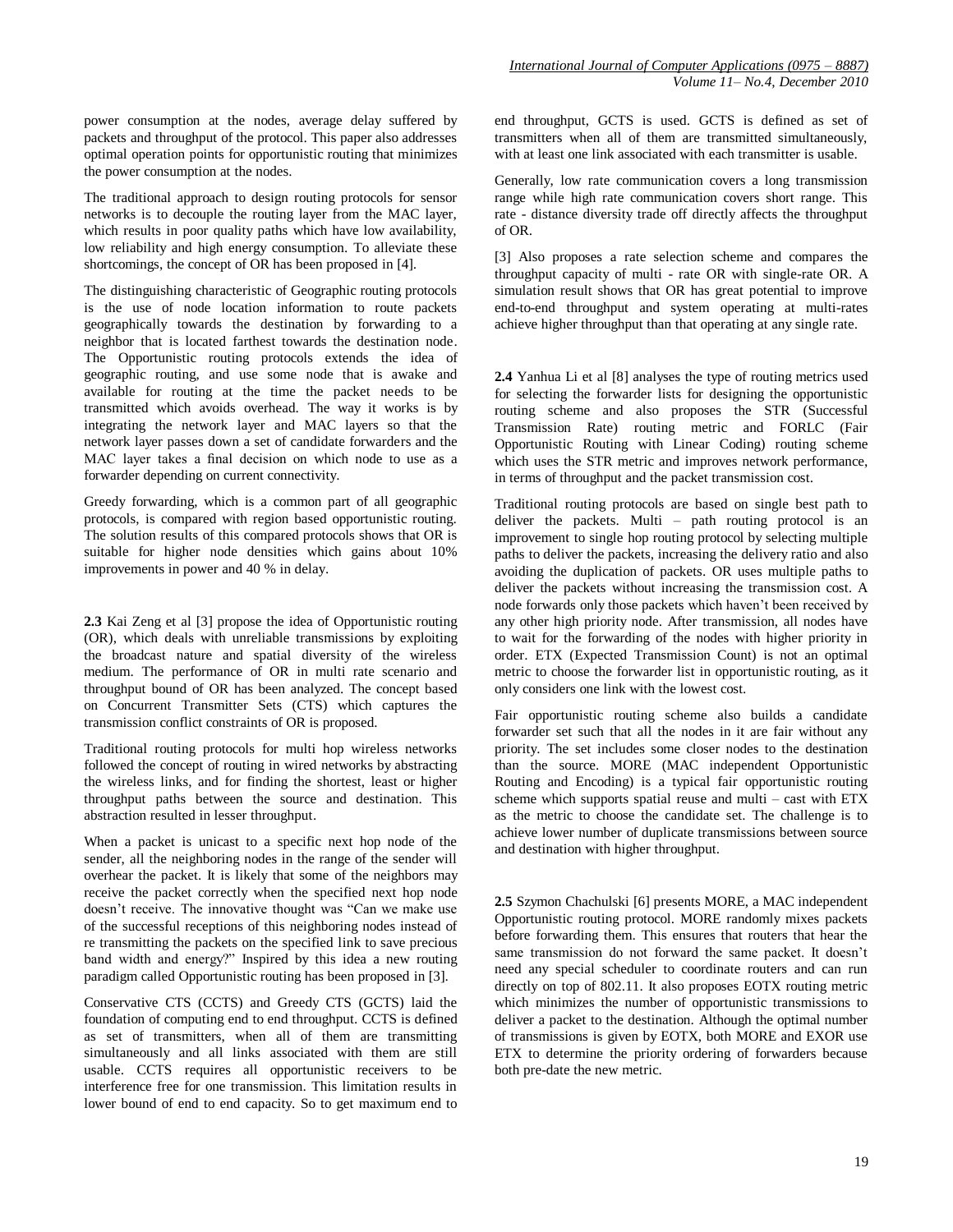**2.6** Douglas S. J. De Coutoet al [2] Proposes Expected Transmission Count (ETX) metric, which finds high throughput paths on multi hop wireless networks. It minimizes the expected number of packet transmissions including retransmissions required to successfully deliver a packet to the ultimate destination.

The ETX metric incorporates the effects of link loss ratios, asymmetry in the loss ratios between the two directions of each link, and interference among the successive links of a path. In contrast, the minimum hop-count metric chooses arbitrarily among the different paths of the same minimum length, regardless of the often large differences in throughput among those paths, and ignoring the possibility that a longer path might offer higher throughput.

The metric must account for the following issues:

- Wide range of link loss ratios.
- The existence of links with asymmetric loss ratios.
- The interference between successive hops of multi-hop paths.

#### **The ETX Metric**

The ETX of a route is a sum of the ETX for each link in the route. The ETX of the link is calculated using the forward  $(d_f)$ and reverse  $(d_r)$  delivery ratios of the link. The forward delivery ratio  $d_f$  is the measured probability that a data packet successfully arrives at the recipient. The reverse delivery ratio  $d_r$ is the probability that the ACK packet is successfully received. ExOR uses only the forwarding delivery ratio  $d_f$  of the ETX metric.

ETX has several important characteristics:

- ETX is based on delivery ratios, which directly affects throughput.
- ETX detects and appropriately handles asymmetry by incorporating loss ratios in each direction.
- ETX can use precise link loss ratio measurements to make fine-grained decisions between routes.
- ETX penalizes routes with more hops, which have lower throughput due to interference between different hops of the same path.
- ETX tends to minimize spectrum use, which should maximize overall system capacity.
- ETX decreases the energy consumed per packet, as each transmission or retransmission may increase a node"s energy consumption.

The delivery ratios  $d_f$  and  $d_r$  are measured using dedicated link probe packets. Each node broadcasts link probes of a fixed size, at an average period τ (one second in the implementation). To avoid accidental synchronization, τ is jittered by up to  $\pm$ 0.1 τ per probe. Because the probes are broadcast, 802.11b does not acknowledge or retransmit them. Every node remembers the probes it receives during the last w seconds. The delivery ratio from the sender at any time t is:

$$
r\left(t\right)=\frac{\text{count}(t-w_it)}{w_{\text{f}}}
$$

Count (t-w, t) is the number of probes received during the window w, and  $w/\tau$  is the number of probes that should have been received. In the case of the link  $X \rightarrow Y$ , this technique allows X to measure  $d_r$ , and Y to measure  $d_f$ . Because Y knows it should receive a probe from X every  $\tau$  seconds, Y can correctly calculate the current loss ratio even if no probes arrive from X.

Calculation of a link's ETX requires both  $d_f$  and  $d_r$ . Each probe sent by a node X contains the number of probe packets received by X from each of its neighbours during the last w seconds. This allows each neighbour to calculate the  $d_f$  to X whenever it receives probe from X.

STR is the successful transmission rate between a node and destination. Each node calculates its STR and selects some into the forwarder set.

STRs are calculated from a node closer to the destination, to the node farther away from the destination.

FORLC, like in MORE scheme, divides the data into batches of K packets called native packets and are un coded. Every node maintains a forwarder list before and forwarding it updates the packet"s forwarder list. A node after receiving a packet checks whether it's in the forwarders list and if so, checks whether packet is linearly independent and stores the innovative packet into its cache. When destination receives K independent packets, it sends ACKs back to source along the best route.

#### **ADVANTAGES:**

- FORLC improves network performances, in terms of throughput and the packet transmission cost.
- STR based FORLC can reduce the packet transmission cost.

**2.7** Yuan Sun et al [11] analyses the requirements for deployment of Hybrid Wireless Networks in different applications, to combat the limitations of infra structured wireless networks and provides internet connectivity to ad hoc networks.

The limitation of the ad hoc networks is that there is no connectivity between the fixed network and the nodes due to lack of preexisting infrastructure. To overcome this limitation, hybrid wireless networks can be built to broaden usage of wireless networks. Traffic in hybrid networks can be both within "ad hoc – infra structure less" and "Wireless – infra structure based" network. Two routing schemes were designed for different traffic patterns in hybrid networks to achieve optimal performance. Both the schemes use Mobile IP protocol and Ad hoc On-Demand Distance Vector Protocol.

Routing Scheme 1: It is used when there is a large amount of traffic passing through the wired/wireless network gateway and applications are short web oriented sessions. It is desirable for mobile nodes to always have a default route to the gateway which will significantly reduce the route acquisition response time there by reducing the data transmission latency. In this scheme each node is required to register with the foreign agent or default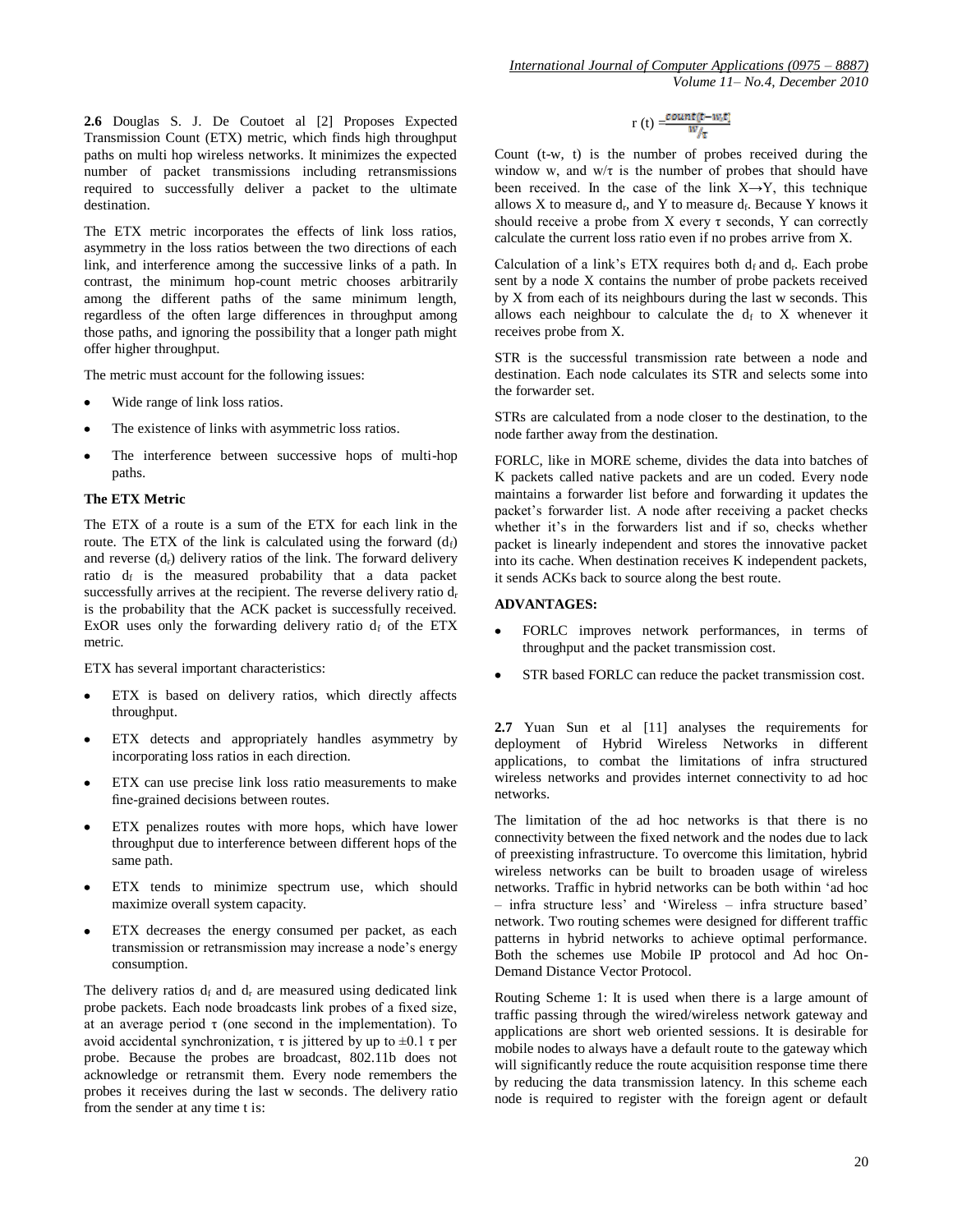gateway. Each node maintains the gateway as its default router and when it has data, it sends to gateway node. Gateway node then sends it to the intended destination.

Routing Scheme 2: It is used when large amount of traffic is within the ad hoc network and internet applications are not sensitive to latency. Nodes register to the foreign agent only if they have data to transmit to the wired network. This scheme uses AODV protocol where nodes generate Route Request (RREQ) message for the destination. Using RREQ, foreign agent and Route Reply (RREP) message, data is transmitted to the destination.

Simulation results [11] show that with a large percentage of short web-based traffic sessions, using a gateway as a default router results in better performance with lower latency, fewer routing table entries, and manageable control overhead. When traffic locality is high and Internet traffic is only an occasional occurrence, the reactive routing scheme results in better performance with low control over-head and higher throughput.

**2.8** Yong Pei et al [9] analyses the capacity of ad hoc networks, which is constrained by the multi hop relay traffic. In order to localize ad hoc network, hybrid wireless networks are used. This paper proposes a different traffic partitioning strategy between the ad hoc and base station traffic based on normal node centric partitioning instead of base station centric partitioning and also proposes an L-maximum hop routing strategy in order to obtain improved spectrum efficiency. The throughput capacity of hybrid wireless networks is analyzed.

The major objective of the use of base station in hybrid wireless network is to localize the ad hoc traffic, which is to avoid overcoming burden of relaying packets between source and destination in pure multi hop ad hoc networks which limits the scale of the networks.

Two types of transmission modes in hybrid wireless networks are ad hoc mode and infra-structure mode. Instead of using cell based approach (Base station Centric) to organize ad hoc traffic, normal node base strategy in which data is forwarded in ad hoc mode to the destination is with maximum of L-hops from the source. If L=1, it is in ad hoc mode and the traffic is local traffic. If L>1, data is forwarded in the infra-structure mode. This routing strategy is called as L-maximum routing strategy, which avoids the problem raised by using K-nearest-cell routing strategy.

The overall bandwidth, W bits/sec is divided into W1 for ad hoc mode and W2 and W3 for downlink and uplink for infrastructured mode respectively. Since we assume the same amount of uplink and downlink traffic, W2=W3. Therefore, W= W1+2 W2.

#### **Capacity of hybrid wireless networks using l-maximum-hop routing strategy.**

For  $L=1$ 

| In Infra-structured Mode, $T_i = \alpha W_2$ . | $---(i)$  |
|------------------------------------------------|-----------|
| In Ad Hoc Mode, $T_a = \beta W_1$ .            | $---(ii)$ |

Where, T<sub>i</sub>, T<sub>a</sub> are Throughputs for Infra-structured and ad hoc mode and β = ---- (iii)

The aggregate throughput capacity of the whole network is

$$
T = nT_a + mT_i = n\beta W_1 + m\alpha W_2 \qquad \qquad \text{---} \text{ (iv)}
$$

The ratio between the local and global traffic is given by

$$
R = nT_a mT_i = n\beta W 1 m\alpha W 2 \qquad \qquad --- (v)
$$

It is seen that the aggregate throughput capacity of the whole network increases as the number of nodes "n" increases. This is because the global traffic is localized by using the available infrastructure. The amount of global traffic is now limited by the number of base stations available. To support increasing global traffic more base stations has to be deployed.

For L>1

 $n\zeta = n\beta W_1 = \frac{nW_1}{1 + c_1}$  $T_a = n\zeta nL^{\hat{ }}$  Where  $L^{\hat{ }} = 23 L$ ,  $T_i = \alpha W_2$ .  $T = nT_a + mT_i$ .  $R = nT_a mT_i = (n_1 + c_1) (W_1 / \frac{2}{n} L) m\alpha W_2$ .

Effective throughput for a hybrid wireless network employing Lmaximum-hop routing strategy is constrained by L.

### **3. CONCLUSION**

After analyzing various routing techniques and metrics supported for wired and ad hoc networks, it is proposed that EXOR routing technique with ETX metric would provide better throughput and performance in hybrid environment.

#### **4. REFERENCES**

- [1] Benyuan Liu, ZhenLiu, DonTowsley. "On the capacity if Hybrid Wireless Networks", IEEE computer and Communication Societies(INFOCOM), vol. 2, pp. 1543- 1552,2003.
- [2] Douglas S. J. De Couto, Daniel Aguayo, John Bicket, Robert Morris. "A High Throughput Path Metric for Multi-Hop Wireless Routing" MobiCom "03,pp.134 – 146, September 2003, San Diego, California, USA.
- [3] Kai Zeng, Wenjing Lou, Hongqiang Zhai. "On End to end throughput of Opportunistic routing in Multi rate and multi hop Wireless networks", INFOCOM"08, pp.1490- 1498, phoenix, Ariz, USA, April 2008.
- [4] Rahul C. Shah, Sven Wieth¨olter, Adam Wolisz. "When does Opportunistic Routing make sense?"IEEE international conference on Pervasive Computing & Communication workshops(PerSens"05), pp.350-356, March 2005.
- [5] Sanjit Biswas, Robert Morris. "ExOR: Opportunistic Multi-Hop Routing for Wireless Networks", SIGCOMM"05, August 21-26, 2005,USA.
- [6] Szymon Chachulski. "Trading structure for Randomness in Wireless Opportunistic Routing", proceedings of ACM